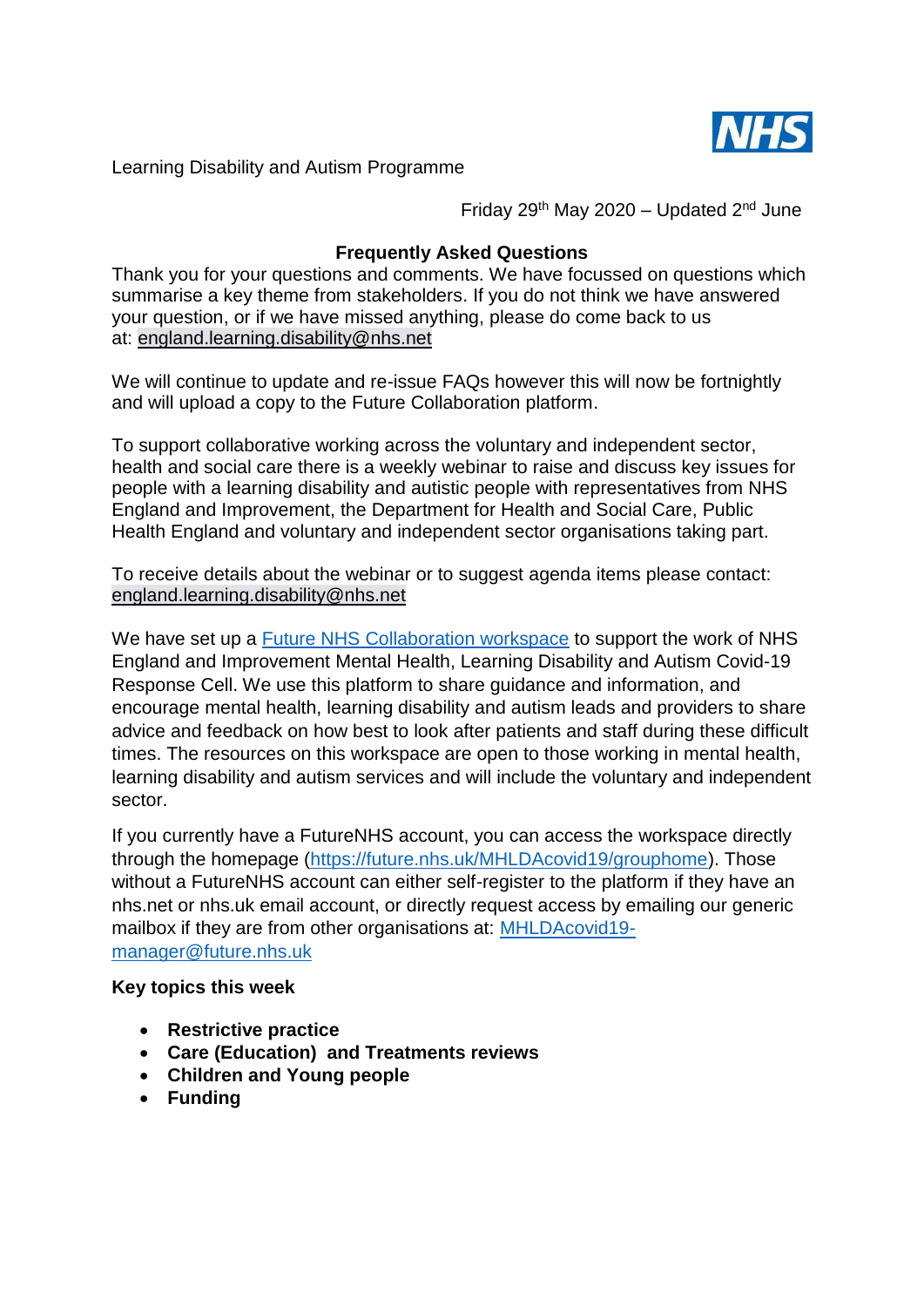## **Restrictive practice**

• Assuring quality of practice

We recognise that the reporting of restrictive practices relies on the accurate reporting by staff within the inpatient units and by providers to the national data collection systems and that the system is open to under or non-reporting. We are working to ensure that all providers submit full and accurate records to the required timescales (see below) and we don't just rely on data reporting for our quality assurance.

In addition to the metrics submitted, quality oversight and assurance also requires additional intelligence. We gather this through quality monitoring and contract monitoring at site level, individual visits, complaints, safeguarding alerts and broader feedback. In addition, reviews such as CTRs, mental health tribunals, advocacy visits and Care Programme Approach meetings enable scrutiny of individual care. Clearly this cannot completely assure us. We are continuing to review our oversight and assurance mechanisms to develop more robust methods to enquire and interrogate units with respect to their care provision.

• Data on restrictive practices

We have recently agreed a new timeline to give us more timely access to data. This is still in refinement but is an important next step in giving more contemporaneous line of sight nationally, regionally and locally, in relation to restrictive practices. Information about restrictive practices are currently collected through the Mental Health Services Data Set (MHSDS) data collection which is published monthly by NHS Digital. It is a mandated reporting requirement for all NHS funded providers of mental health, learning disability and autism inpatient care. It is a monthly publication of data relating to restrictive practices which is two months before publication i.e. the most recently published data are for February 2020 published in April 2020.

• Oversight of Restrictive Practices for specialised services

For specialised inpatient services (CAMHS, eating disorders and Secure care) case managers and provider clinical teams are required to have regular oversight and scrutiny of restrictive practices for specific individuals. Case managers have continued to maintain oversight of all individuals on their caseloads during this pandemic, this includes regular conversations with providers and patients by virtual means as much as possible. Any use of seclusion and segregation is notified to case managers and the region responsible.

For the period of COVID we have developed a twice weekly situation report for the use of seclusion and segregation for Children and Young People. Should concerns arise during analysis of this national overview, further intelligence from the regions and case managers will be followed up with additional actions where necessary.

# **Care and Treatment reviews**

The use of virtual C(E)TRs was coproduced for use during the pandemic. A number of stakeholders have emphasised the importance of returning to an approach that includes seeing the physical environment in which the person is cared for and an opportunity for experts by experience to meet with them or talk to them. We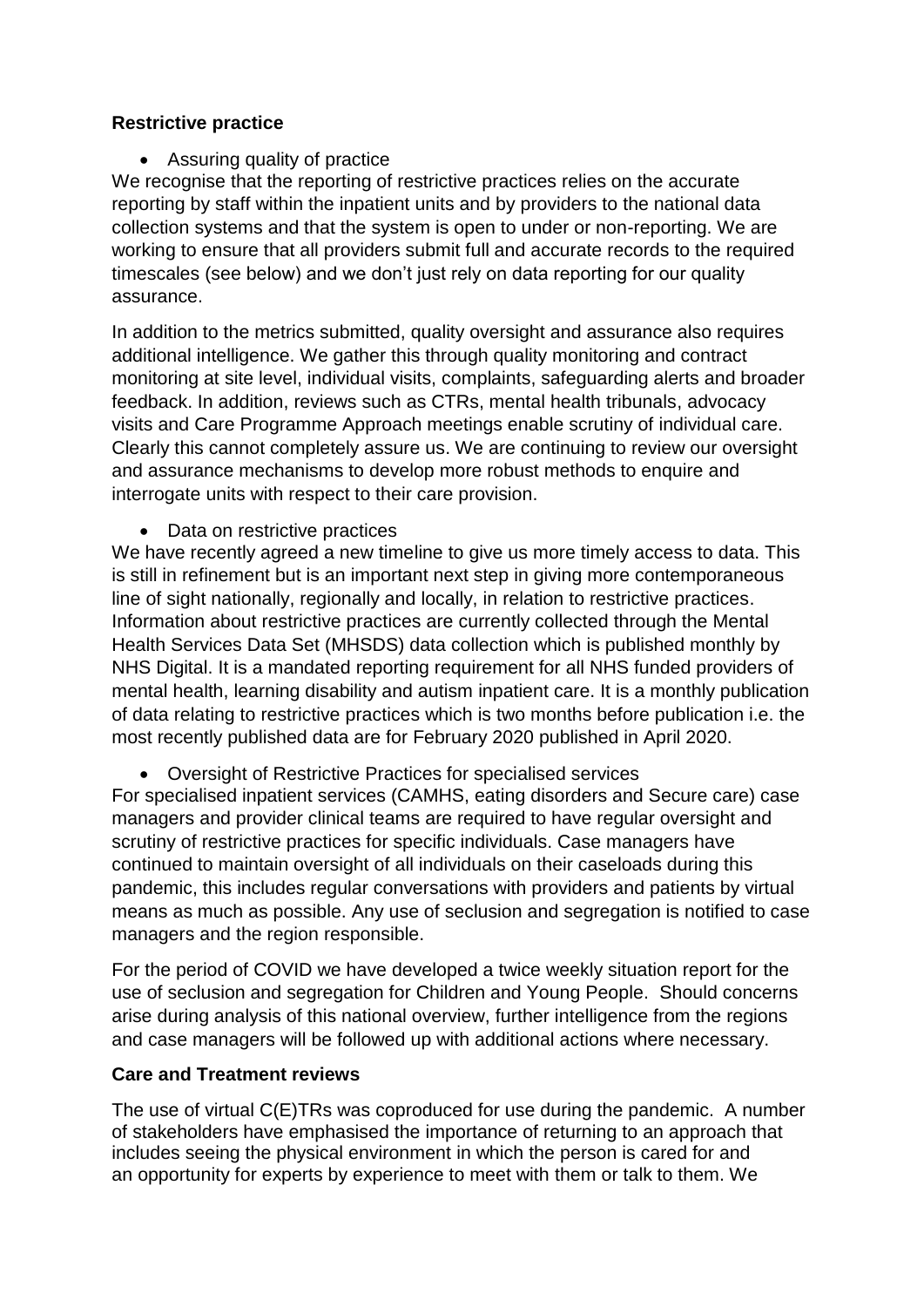will co produce any future changes at the appropriate time (previously published in FAQS on  $24<sup>th</sup>$  April 2020).

We are keen to encourage a return, where appropriate, to face to face arrangements as an important element of CeTR's, We will also want to ensure that some of the benefits of doing these digitally, (such as increased participation by a range of agencies) can also be built upon.

## **Children and Young People**

#### *Response from the Department for Education*

Supporting children with SEND to attend school

We have been clear since the partial closure of schools that we expect all vulnerable children and young people of all year groups to attend educational or childcare provision, where it is safe and appropriate for them to so. As settings prepare for wider opening, they should continue to offer places for vulnerable children and young people, and should look to bring back more children and young people with Education health and care plans in target year groups. Their return should be informed by risk assessments to help educational settings and local authorities ensure the right support is in place for them (the children) to come back.

These assessments need to balance a number of different risks, set out in the [Supporting children and young people with SEND as schools and colleges prepare](https://www.gov.uk/government/publications/coronavirus-covid-19-send-risk-assessment-guidance/coronavirus-covid-19-send-risk-assessment-guidance)  [for wider opening](https://www.gov.uk/government/publications/coronavirus-covid-19-send-risk-assessment-guidance/coronavirus-covid-19-send-risk-assessment-guidance) guidance. For example, one consideration is whether the child or young person is extremely vulnerable or shielding or lives in a household where this applies. Where this is the case, they will not be *expected* to return to educational settings at this stage. None of our guidance recommends that schools or other educational settings seek evidence from families or ask families to seek evidence from doctors to establish that a child is not clinically vulnerable. We do not recommend this.

Where vulnerable children do not attend school or other educational settings, the setting should continue to ensure that these children and young people continue to engage in learning as far as possible – e.g. through remote education, and that an increasing focus is put on preparing the way for their return.

#### • Support to return to school

All vulnerable children and young people with Education health and care plans will need personalised support to return to school. The principle means for identifying the suitable level of support for these children and young people is set out in the [Supporting children and young people with](https://www.gov.uk/government/publications/coronavirus-covid-19-send-risk-assessment-guidance/coronavirus-covid-19-send-risk-assessment-guidance) SEND as schools and colleges prepare [for wider opening](https://www.gov.uk/government/publications/coronavirus-covid-19-send-risk-assessment-guidance/coronavirus-covid-19-send-risk-assessment-guidance) guidance.

We recognise that some children and young people with EHC plans will need careful preparation for their return, for example, social stories to help with the transition, or routes marked in Braille or with other meaningful symbols to support children and young people to follow protective measures that have been put in place. This could mean that, informed by risk assessments, the increase in attendance for some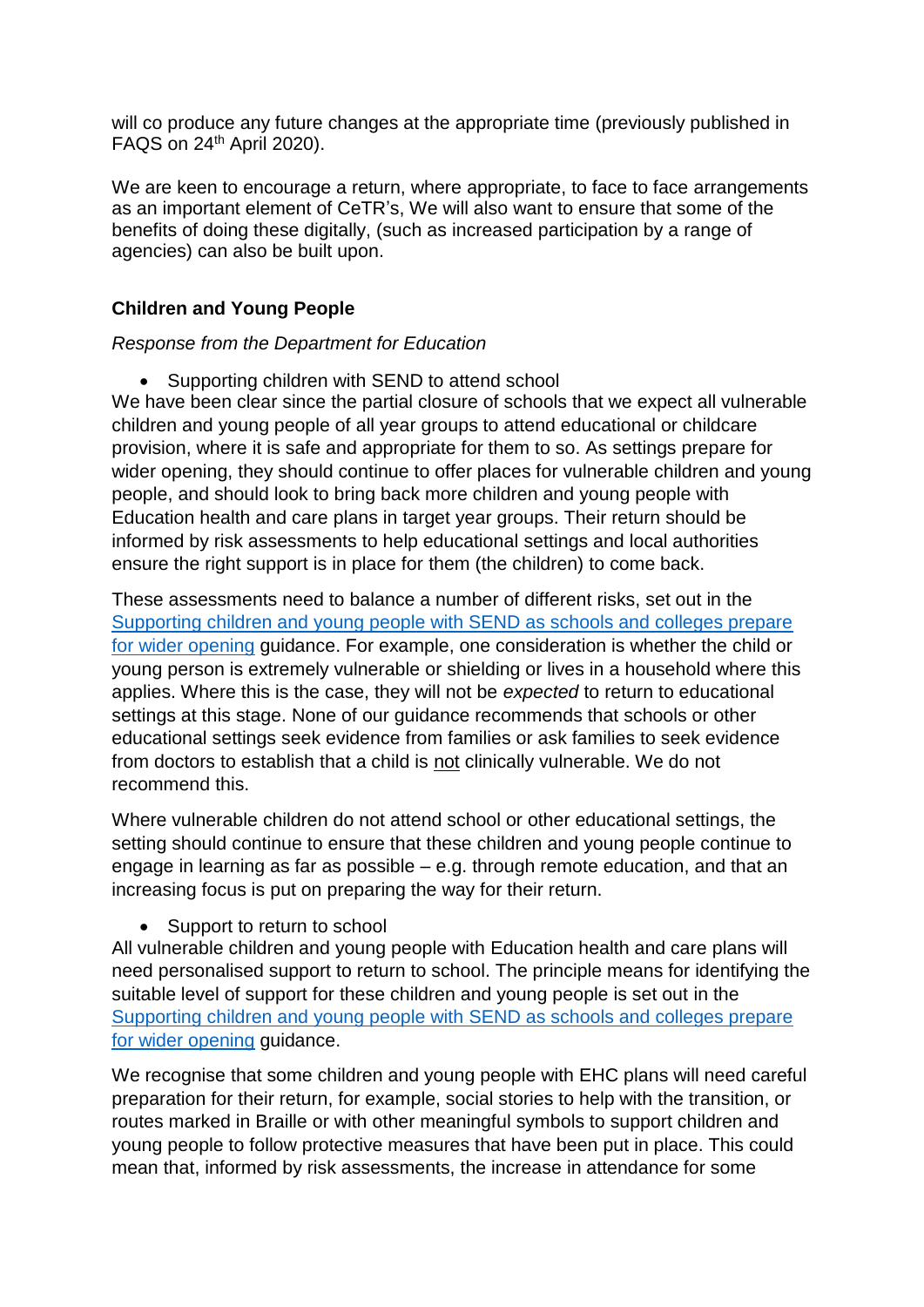children and young people takes place over a longer period of time. Using risk assessments to inform the return to school and college of children and young people with EHC plans will help educational settings and local authorities ensure that the right support is in place for them to come back.

However, this guidance should be read alongside other guidance that has been published (the links can be found in the published resources section of this document).

## • Completing risk assessments

Our approach to vulnerable children and young people with EHC plans during the period of partial school closure has been to trust professionals to know each child or young person to make appropriate risk assessments based on individual needs – taking into consideration the various risks set out in the [Supporting children and](https://www.gov.uk/government/publications/coronavirus-covid-19-send-risk-assessment-guidance/coronavirus-covid-19-send-risk-assessment-guidance)  [young people with SEND as schools and colleges prepare for wider opening](https://www.gov.uk/government/publications/coronavirus-covid-19-send-risk-assessment-guidance/coronavirus-covid-19-send-risk-assessment-guidance) guidance.

We are clear that the key risk assessors are local authorities and educational settings, but it is essential that they take into account the needs and views of the child or young person, their parents or carers, social workers and virtual school heads, where appropriate. Where an educational setting makes a decision without being able to involve the local authority, for instance where circumstances are changing too rapidly, they should inform the local authority of that decision immediately. We are taking a similar approach in the first steps of transition back to normal educational provision. Particular care will be needed in planning for and supporting children and young people with EHC plans to return to their schools and colleges. In the spirit of coproduction, educational settings should contact parents and involve them in decisions about their child who has an EHC plan.

## **Monitoring and support available for families whose children's schools are still "working towards" opening**

Our first priority remains the safety and wellbeing of vulnerable children, including those with special educational needs and disabilities (SEND). We recognise that by using risk assessments to inform decisions on attendance, the return to educational settings for some children and young people with EHC plans may take place over a longer period of time beyond 1 June.

When updating risk assessments and using them to inform decisions on attendance, it is important that local authorities and educational settings take into account that some parents and carers may be unable to sustain the levels of care and support that their children need for a long period of time. We have asked local authorities and educational settings to be mindful of, for example, access to respite and short breaks services, the loss of care from extended family, and the risks to health of caring week round for children and young people with complex needs.

If a risk assessment determines that a child or young person's needs continue to be more safely met at home, local authorities, educational settings and parents to consider whether moving either equipment or services into a child or young person's home would enable them to be better supported there, and so would support parents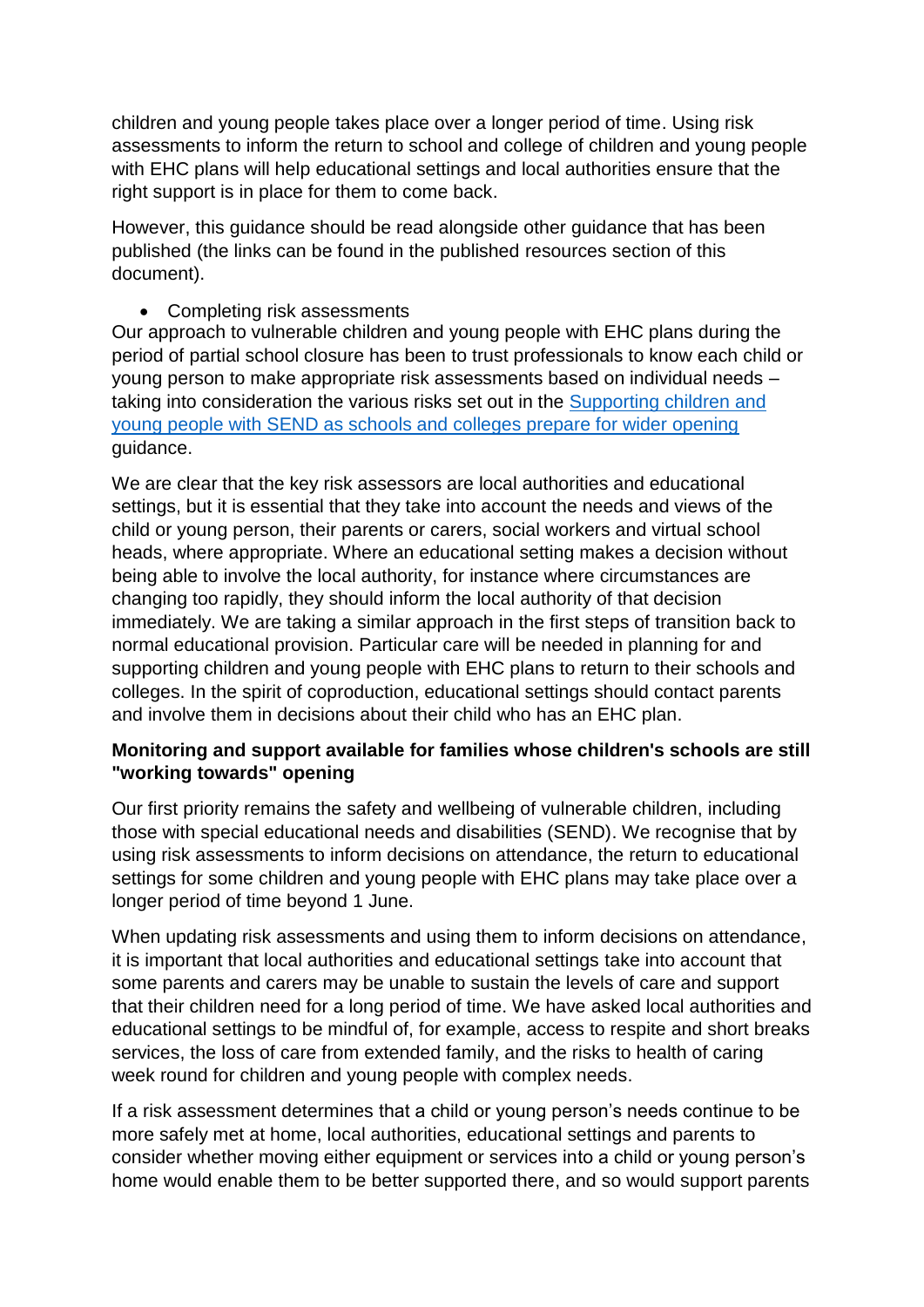in managing the additional pressures of caring for and educating a child or young person with SEND at home. Educational settings and local areas should also keep this activity actively under review after 1 June, particularly for children and young people who do not return to their setting in the first phase of return.

To further support families, we have published a list of high quality [online educational](https://www.gov.uk/government/publications/coronavirus-covid-19-online-education-resources/online-science-pe-wellbeing-and-send-resources-for-home-education#special-educational-needs-and-disabilities-send)  [resources](https://www.gov.uk/government/publications/coronavirus-covid-19-online-education-resources/online-science-pe-wellbeing-and-send-resources-for-home-education#special-educational-needs-and-disabilities-send) to support home learning, including materials for children and young people with SEND of all ages. We have already published an update to this list and will do so once more in the coming weeks. To support the hard work of schools in delivering remote education, the Oak National Academy (ONA) was launched on 20 April. This brand-new enterprise has been created by 40 teachers from some of the leading schools across England. It will provide 180 video lessons each week, across a broad range of subjects from maths to art to languages, for every year group from Reception through to Year 10. The ONA also launched its [Specialist Curriculum](https://www.thenational.academy/online-classroom/specialist/#subjects) for children and young people with SEND on 4 May, which is providing remote educational support to children and young people with profound needs who would normally receive their education in specialist settings.

In addition, we have published detailed guidance for parents, teachers and schools on how to best provide educational support at home. This includes specific [guidance](https://www.gov.uk/guidance/help-children-with-send-continue-their-education-during-coronavirus-covid-19)  [for parents and carers of children and young people with SEND,](https://www.gov.uk/guidance/help-children-with-send-continue-their-education-during-coronavirus-covid-19) which provides links to further specialist home learning resources for a range of ages and needs, from those in early years to further and higher education settings.

## **Funding**

## *Information from DHSC*

As part of the Government's work to enable charities and third sector organisations to continue the vital support that they provide to people during this pandemic, we would like to make you aware that the Government recently announced £200 million for small and medium sized charities and social enterprises in England. This is to help maintain and enhance services for vulnerable people affected by the current crisis and to support organisations experiencing income disruption and/or increased demand.

You can apply for this fund now which is being distributed by the National Lottery Community Fund. Please see the website for full details of how to apply: [https://www.tnlcommunityfund.org.uk/funding/covid-19/learn-about-applying-for](https://www.tnlcommunityfund.org.uk/funding/covid-19/learn-about-applying-for-emergency-funding-in-england)[emergency-funding-in-england](https://www.tnlcommunityfund.org.uk/funding/covid-19/learn-about-applying-for-emergency-funding-in-england)

We would be grateful if you could cascade this information through your networks so that as many organisations who need financial support during this time are aware of the scheme and can now submit a bid for funding.

## **DHSC RECENTLY ADDED FAQs:**

• *Antibody testing and eligibility for carers and the people they care for*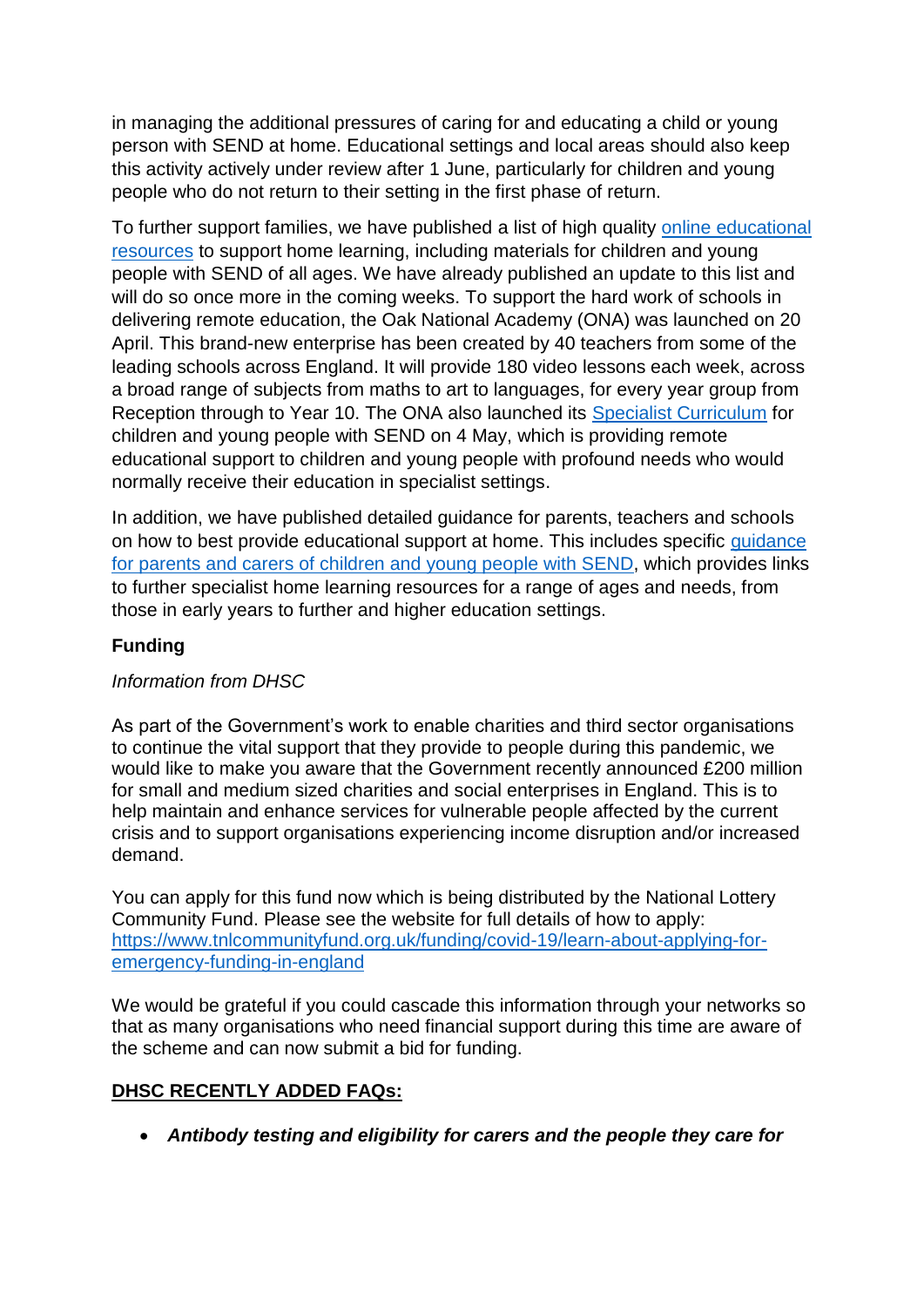*Link to details here: [https://www.gov.uk/government/publications/coronavirus-covid-](https://www.gov.uk/government/publications/coronavirus-covid-19-antibody-tests/coronavirus-covid-19-antibody-tests)[19-antibody-tests/coronavirus-covid-19-antibody-tests](https://www.gov.uk/government/publications/coronavirus-covid-19-antibody-tests/coronavirus-covid-19-antibody-tests)*

#### • *Visiting guidance for care homes*

*The Department, Public Health England, the Care Quality Commission and the National Health Service have published guidance on the care of residents in care homes. It asks care homes to consider alternatives to in-person visiting, including use of telephones or video, or the use of plastic or glass barriers between residents and visitors. Care homes are responding with innovative solutions which are allowing residents to stay in touch with their family and friends.*

*The guidance aims to protect those who live and work in care homes from covid-19. Care homes include a wide variety of settings and therefore present different challenges to hospitals and therefore the same visiting policies cannot necessarily apply.* 

*While we have recommended that family and friends should be advised not to visit care homes at the present time, we are clear that there may be exceptional situations where this is appropriate. This includes visits at the end of life.*

*We are currently reviewing our care homes guidance including policies around visiting and will be publishing new guidance shortly. Updated guidance for the supported living sector is also being developed.*

*We continue to review the need for further guidance and to review policies around visiting in adult social care settings.* 

• *When is social distancing guidance being published?* 

*The Staying Alert and Staying Safe (Social Distancing) Guidance was published on 11th May [https://www.gov.uk/government/publications/staying-alert-and-safe-social](https://www.gov.uk/government/publications/staying-alert-and-safe-social-distancing/staying-alert-and-safe-social-distancing#public-gatherings)[distancing/staying-alert-and-safe-social-distancing#public-gatherings.](https://www.gov.uk/government/publications/staying-alert-and-safe-social-distancing/staying-alert-and-safe-social-distancing#public-gatherings) It was updated on Friday 29th May with details of the changes being introduced today on Monday 1st June.*

#### • *What can we do to ensure that people understand how to keep themselves safe as the restrictions lift?*

*The social distancing guidance contains information about how to stay safe as restrictions are eased. The guidance published [on 29th May] is supported by questions and answers with further details on what you can and can't do, e.g. have a barbeque but not share utensils such as cups, knives, forks, spoons, as discussed by CMO during the press conference on 28th May. This guidance is intended for the general public. To help make sure that information and advice is a relevant to as many people as possible, we have produced tailored guidance for specific groups such as young people and people who are shielding. This guidance is kept up to date to reflect any changes in measures.*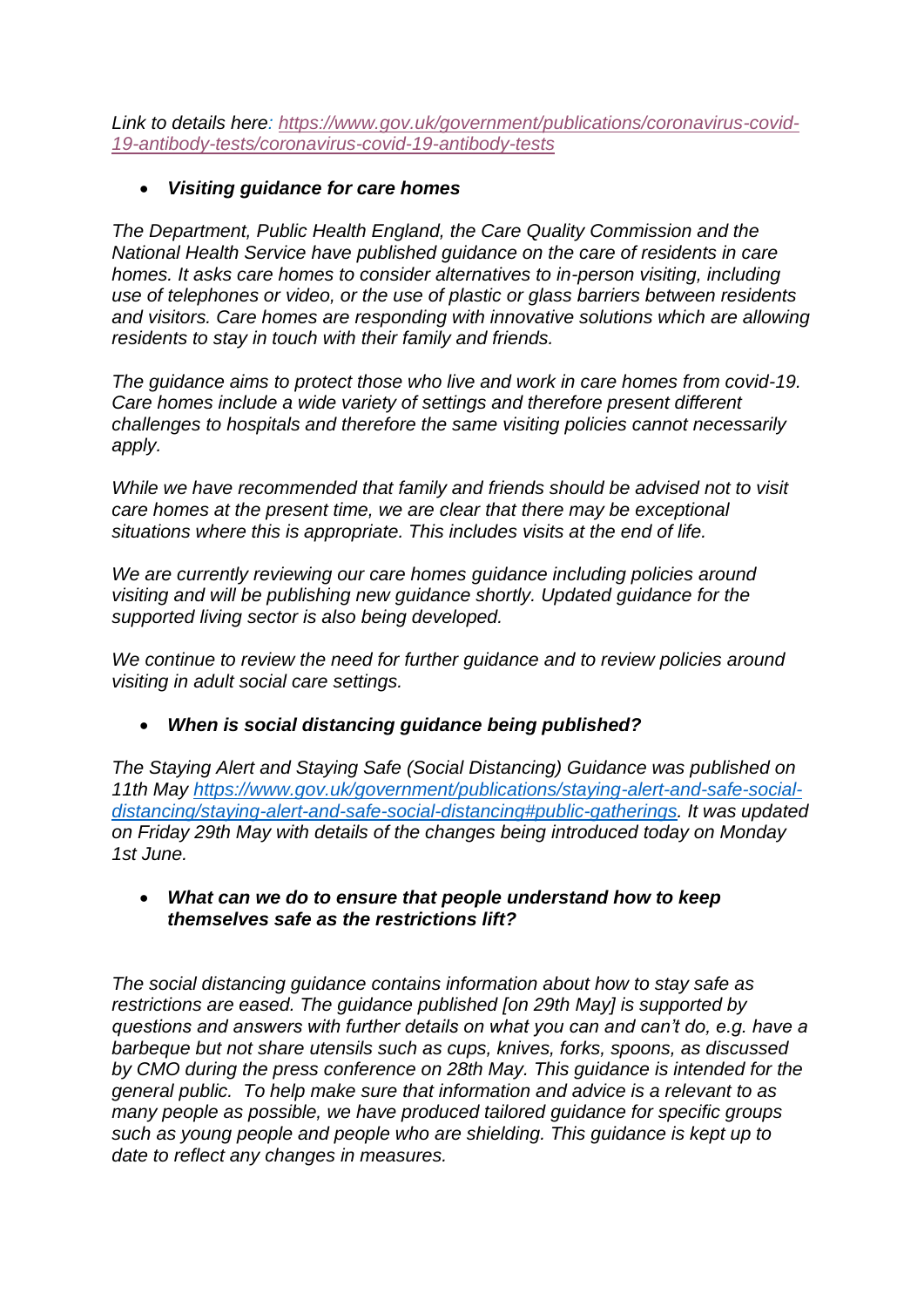*Also, work is underway with other Government departments to help those covered by their areas of responsibility use the existing guidance on social distancing and other public health measures. Where appropriate, additional sector specific guidance and/or questions and answers are being developed for use by, for example, employers, schools and other education settings, transport providers, faith leaders.*

# • *Accessible information on the Stay alert new plan*

*We recognise the need for accessible information and will update on this in due course.*

• *Does the issue of contact with someone in outdoor private space as a reasonable adjustment fall into the care home visitors guidance or the wider social distancing guidance update - or is that an overlap between the two that is being fed into both?*

*We are currently reviewing our care homes guidance and will be publishing new guidance shortly. The link to the existing guidance is here: [https://www.gov.uk/government/publications/coronavirus-covid-19-admission-and](https://www.gov.uk/government/publications/coronavirus-covid-19-admission-and-care-of-people-in-care-homes)[care-of-people-in-care-homes](https://www.gov.uk/government/publications/coronavirus-covid-19-admission-and-care-of-people-in-care-homes)*

#### *• How much easy read/different accessibility information on testing is there? (question from FAQs last week)*

*A video from Public Health England on how to take a combined nose and throat swab can be found here: [https://www.youtube.com/watch?v=5qHTBlxfNes.](https://www.youtube.com/watch?v=5qHTBlxfNes) An easy read resource for swab testing is available from Bristol North Somerset and South Gloucestershire CCG: [https://bnssgccg-](https://bnssgccg-media.ams3.cdn.digitaloceanspaces.com/attachments/Easy_Read_swab.pdf)*

*[media.ams3.cdn.digitaloceanspaces.com/attachments/Easy\\_Read\\_swab.pdf.](https://bnssgccg-media.ams3.cdn.digitaloceanspaces.com/attachments/Easy_Read_swab.pdf) We are following up on further easy read guidance.*

## • *SEND law change update*

*On Friday 29th May, the Secretary of State has issued a notice to extend the temporary changes to the law on what provision has to be made currently for those with Education, Health and Care (EHC) plans. The temporary changes to the law have been in force since 1 May and are now extended to 30 June. Once the notice expires, the Secretary of State can issue a further notice for a period of up to a month if it would be appropriate and proportionate to do so in the context of coronavirus. We will keep this under close review. We have also taken the opportunity to publish an updated version of [Changes to the law on education, health](https://www.gov.uk/government/publications/changes-to-the-law-on-education-health-and-care-needs-assessments-and-plans-due-to-coronavirus)  [and care needs assessments and plans due to coronavirus.](https://www.gov.uk/government/publications/changes-to-the-law-on-education-health-and-care-needs-assessments-and-plans-due-to-coronavirus)*

• *Volunteer request to stakeholders to work with the testing team to improve the accessibility of testing guidance* 

*The DHSC testing team would like to hear from stakeholders on how address the accessibility issues raised regarding testing.*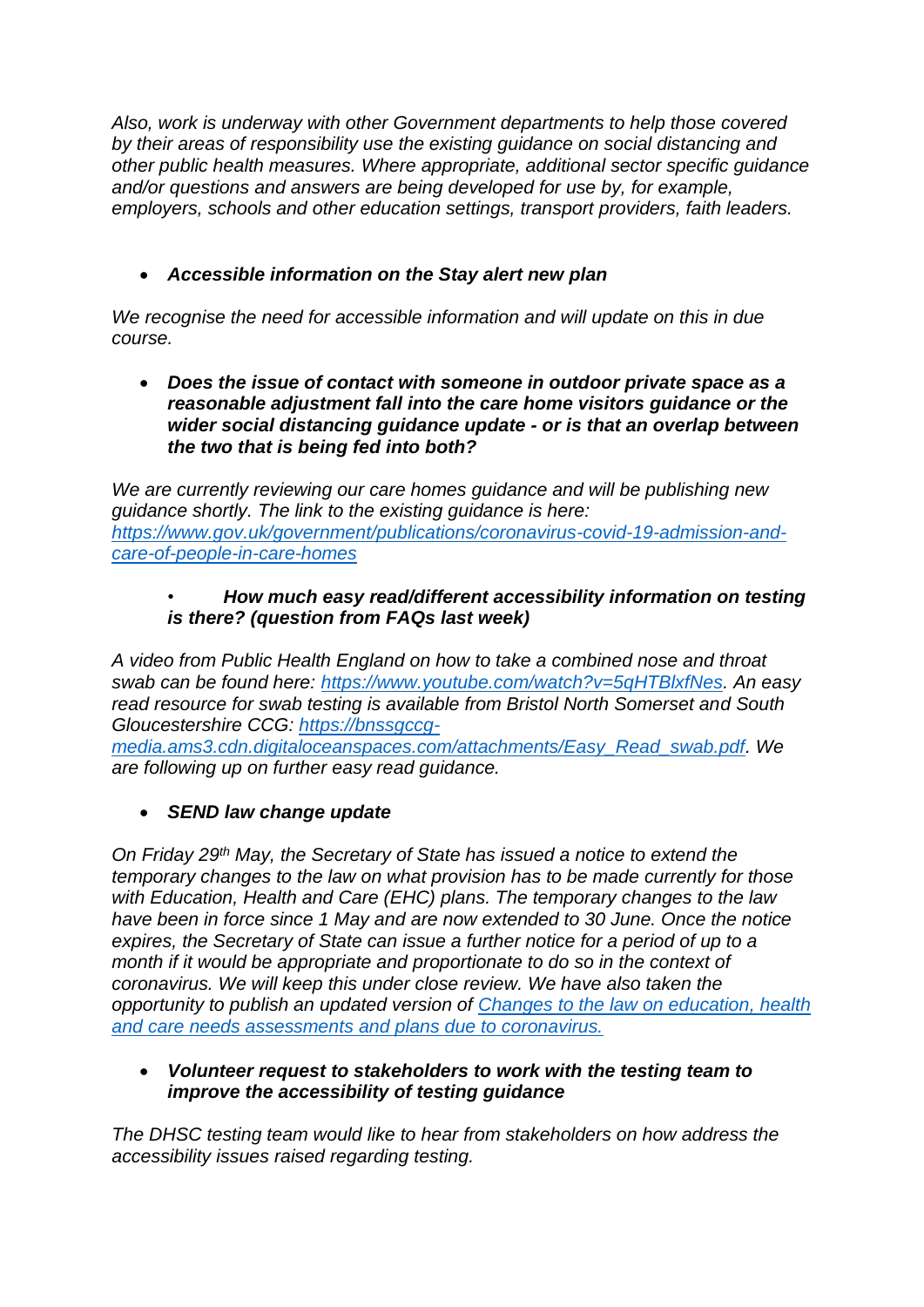*Please e-mail [DDU@dhsc.gov.uk](mailto:DDU@dhsc.gov.uk) with your contact details and a few lines of background as to your particular area of interest/expertise, with the subject line 'Learning Disability & Autism testing accessibility' by COP Wednesday 3rd June. We will pass details on to the testing team. (To note we cannot guarantee that the testing team will contact everybody if significant numbers of people get in touch.)*

# **Published resources**

[Government to offer antibody tests to health and social care staff and patients in](https://www.gov.uk/government/news/government-to-offer-antibody-tests-to-health-and-social-care-staff-and-patients-in-england)  **[England](https://www.gov.uk/government/news/government-to-offer-antibody-tests-to-health-and-social-care-staff-and-patients-in-england)** 

[The differences between Coronavirus Covid-19 tests accessible version of](https://www.gov.uk/government/publications/coronavirus-covid-19-antibody-tests/the-differences-between-coronavirus-covid-19-tests-accessible-version-of-infographic)  **[infographic](https://www.gov.uk/government/publications/coronavirus-covid-19-antibody-tests/the-differences-between-coronavirus-covid-19-tests-accessible-version-of-infographic)** 

# [Public Health England Video: How to take a combined throat and nose swab](https://www.youtube.com/watch?v=5qHTBlxfNes)

Children and Young People

- [Advice for parents guardians and carers on how to help and support a child or](https://www.england.nhs.uk/blog/advice-for-parents-guardians-and-carers-on-how-to-help-and-support-a-child-or-young-person-with-mental-ill-health/)  [young person with](https://www.england.nhs.uk/blog/advice-for-parents-guardians-and-carers-on-how-to-help-and-support-a-child-or-young-person-with-mental-ill-health/) mental ill health
- [What to do if you're a young person and its all getting too much](https://www.england.nhs.uk/blog/what-to-do-if-youre-a-young-person-and-its-all-getting-too-much/)
- [Actions for education and childcare settings to prepare for wider opening from](https://www.gov.uk/government/publications/actions-for-educational-and-childcare-settings-to-prepare-for-wider-opening-from-1-june-2020/actions-for-education-and-childcare-settings-to-prepare-for-wider-opening-from-1-june-2020)  [1 June 2020](https://www.gov.uk/government/publications/actions-for-educational-and-childcare-settings-to-prepare-for-wider-opening-from-1-june-2020/actions-for-education-and-childcare-settings-to-prepare-for-wider-opening-from-1-june-2020) and [actions for FE colleges and providers during the coronavirus](https://www.gov.uk/government/publications/coronavirus-covid-19-maintaining-further-education-provision)  [outbreak,](https://www.gov.uk/government/publications/coronavirus-covid-19-maintaining-further-education-provision) which sets out the overarching aims and principles of wider opening and the next steps for education and childcare providers.
- Guidance on [implementing protective measures in education and childcare](https://www.gov.uk/government/publications/coronavirus-covid-19-implementing-protective-measures-in-education-and-childcare-settings/coronavirus-covid-19-implementing-protective-measures-in-education-and-childcare-settings)  [settings.](https://www.gov.uk/government/publications/coronavirus-covid-19-implementing-protective-measures-in-education-and-childcare-settings/coronavirus-covid-19-implementing-protective-measures-in-education-and-childcare-settings)
- [Safe working in education, childcare and children's social care](https://www.gov.uk/government/publications/safe-working-in-education-childcare-and-childrens-social-care/safe-working-in-education-childcare-and-childrens-social-care-settings-including-the-use-of-personal-protective-equipment-ppe) quidance about preventing and controlling infection, including the use of PPE in education, childcare and children's social care settings during the coronavirus outbreak.
- Guidance on [isolation in residential educational settings.](https://www.gov.uk/government/publications/coronavirus-covid-19-guidance-on-isolation-for-residential-educational-settings/coronavirus-covid-19-guidance-on-isolation-for-residential-educational-settings)
- Guidance on [supporting vulnerable children and young people during the](https://www.gov.uk/government/publications/coronavirus-covid-19-guidance-on-vulnerable-children-and-young-people)  [coronavirus outbreak](https://www.gov.uk/government/publications/coronavirus-covid-19-guidance-on-vulnerable-children-and-young-people)
- [Supporting children and young people with SEND as schools and colleges](https://www.gov.uk/government/publications/coronavirus-covid-19-send-risk-assessment-guidance/coronavirus-covid-19-send-risk-assessment-guidance)  [prepare for wider opening](https://www.gov.uk/government/publications/coronavirus-covid-19-send-risk-assessment-guidance/coronavirus-covid-19-send-risk-assessment-guidance)
- Online- [science PE wellbeing and send resources for home education](https://www.gov.uk/government/publications/coronavirus-covid-19-online-education-resources/online-science-pe-wellbeing-and-send-resources-for-home-education#special-educational-needs-and-disabilities-send)
- Guidance on the changes to the law on education, health and care needs [assessments and plans due to coronavirus](https://www.gov.uk/government/publications/changes-to-the-law-on-education-health-and-care-needs-assessments-and-plans-due-to-coronavirus)
- [guidance for parents and carers of children and young people with SEND](https://www.gov.uk/guidance/help-children-with-send-continue-their-education-during-coronavirus-covid-19)
- [Oak National Academy Specialist Curriculum](https://www.thenational.academy/online-classroom/specialist/#subjects)

## **Future webinars**

The regular coronavirus webinar for learning disability and autism partners will now take place fortnightly, rather than weekly. We will delete the current series from your calendar and set up a new one.

The next two dates will be **Wednesday 10 June** and **Wednesday 24 June.**